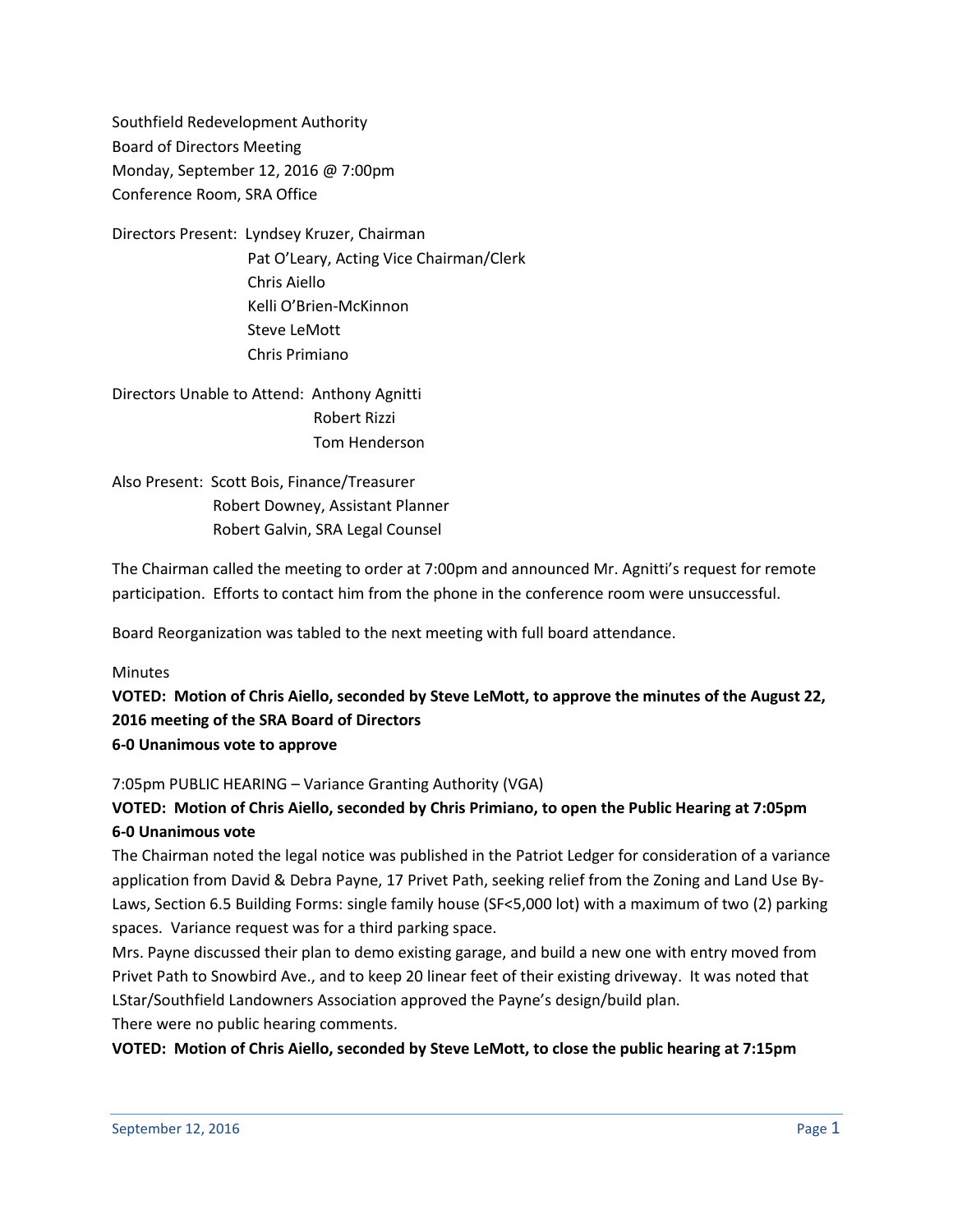#### **6-0 Unanimous vote**

Board Measure 16-042

**VOTED: Motion of Chris Primiano, seconded by Kelli O'Brien-McKinnon, that the Variance Granting Authority approve, with conditions, the request for Variance submitted on August 22, 2016 for 17 Privet Path (Town of Weymouth Map 58, Block, 597, Lot 48).**

## **6-0 Unanimous vote**

#### Pulte Homes Public Access Easement Agreement

Mr. Downey noted the Public Access Easement Agreement included emergency access on Calnan Road; and the development of public nature trails through (2) Pulte Homes residential projects, Woodstone Crossing and Brookfield Village. Atty. Galvin presented the Public Access Easement Agreement to the Board, and noted that the easement only applied to land owned by Pulte Homes of New England LLC. Counsel for Pulte Homes concurred with the final easement agreement.

#### Board Measure 16-047

**VOTED: Motion of Chris Aiello, seconded by Chris Primiano, that the Board of Directors executes a Public Access Easement Agreement by and between Pulte Homes of New England LLC and the Southfield Redevelopment Authority, as presented**

**6-0 Unanimous vote**

## Parkway Update – Change Order on Extension

The Chairman requested that the LStar construction manager provide transmittals along with change orders submitted to the SRA explaining the reason and purpose for the change orders. It was noted that SRA received two change orders to date. Mr. Aiello was informed that the \$25K for Change Order #2 would likely cover all the associated of costs of well gauging and soil management.

## Parkway Update - Status of Parkway Phase 1 Transfer

The Chairman offered the Board a copy of the closing agenda for the East/West Parkway Phase 1 transfer, to review the outstanding items to be resolved by the Oct.  $1<sup>st</sup>$  deadline in the enabling legislation. Discussion ensued on the MassDevelopment parkway bond refunding matter, and Navy owned property in the Parkway right of way not yet transferred.

## Engagement Letters from Legal Counsel

The Board was informed that engagement letters were received from the law firms of Sherin and Lodgen and Galvin & Galvin PC, and would be executed by the Chairman.

## Status Reports

Master Plan - There was no update at this time.

Agreements – The Chairman noted that Carla Moynihan, Sherin and Lodgen, was getting up to speed on the DDA, and identifying the major issues and a negotiation process going forward.

Infrastructure – Ms. O'Leary noted the recently approved water agreement with Weymouth was being modified with substantial changes, and would be brought back to the Board for review.